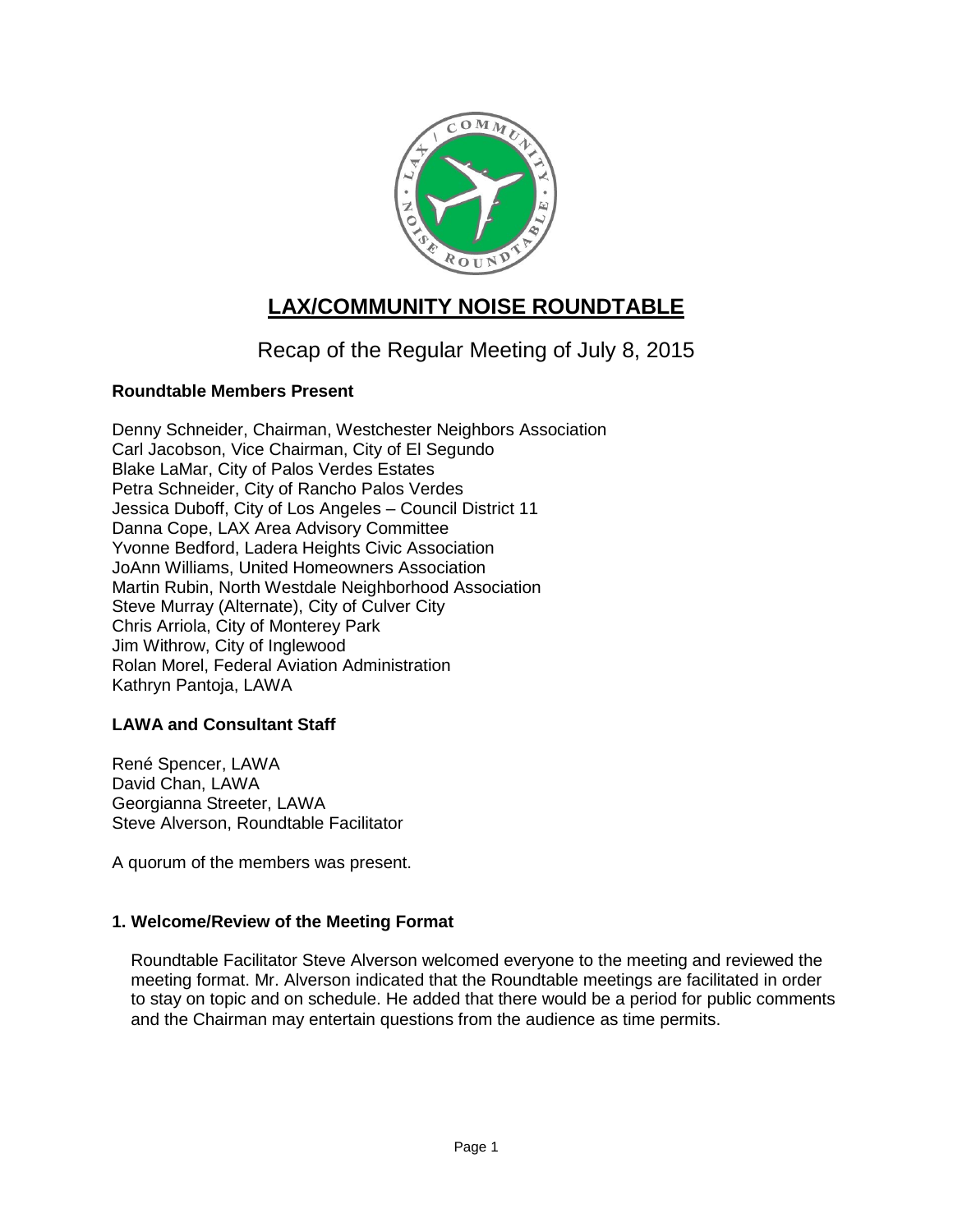## **2. Call to order**

Roundtable Chairman Denny Schneider called the meeting to order at 7:02 pm PDT in the Samuel Greenberg Boardroom at LAX.

## **3. Comments from the Public**

Chairman Schneider opened the public comment period. Hearing no requests from the public to address the Roundtable, Chairman Schneider closed the public comment period.

#### **4. Work Program A1 – Review SoCal Metroplex Proposed Procedures and Suggestions for Comment Letter**

Mr. Alverson gave a presentation to the Roundtable reviewing some of the proposed changes to the arrival and departure procedures contained in the Draft Southern California Metroplex Environmental Assessment (EA). He noted that the Draft Metroplex EA had been released to the public on June 10, 2015 and that the comment period would end on July 10, 2015. He said that his presentation covers the new procedures that appear to represent the greatest amount of change from existing procedures in place today. During his review of the proposed procedures, he also reviewed the extent to which the noise abatement recommendations in the Roundtable's September 24, 2012 letter to the Federal Aviation Administration (FAA) were incorporated into the proposed Metroplex, noting that only one of the proposed procedures may partially address the Roundtable's recommendations. Mr. Alverson pointed out that the proposed North Downwind Required Navigation Performance (RNP) arrival procedures may partially reduce overflights of Monterey Park, but some aircraft may still be vectored further to the east when safety requires it or when aircraft are not equipped to fly the RNP procedure.

In reviewing the Roundtable's recommendation for the FAA to re-investigate the possibility of increasing the altitudes for aircraft on the Continuous Descent Approach (CDA), he noted that the altitudes remain the same as the current arrival procedures. Regarding the Roundtable's recommendation for the FAA to re-investigate the possibility of establishing a LOOP RNAV/RNP procedure to help "tighten" the loop departures, he noted that there are no additional controls or waypoints to help aircraft improve adherence to the procedure of flying directly over LAX when re-crossing the shoreline. He said that the proposed ORCKA1 Standard Instrument Departure (SID) procedure that would replace the LOOP SID keeps aircraft at or above 10,000 feet near the LAX VOR.

Mr. Alverson said that the proposed SIDs do not explicitly provide guidance to pilots to remain on runway heading until crossing the shoreline during west flow departures, which was another recommendation of the Roundtable. He also mentioned that the FAA did not propose any changes to the existing turboprop procedures. He added, however, that in November 2014 SkyWest airlines announced the phase out of its turboprop operations at LAX, which has led to a reduction in turboprop overflights of the Palos Verdes Peninsula.

He noted that some of the most prominent changes in procedures, although infrequently used, appear during east-flow operations with the arrival routes pushed north and south of their current location by 2.3 and 1.6 nautical miles, respectively. He also pointed out that the new LAX TRTON1 SID appears to depict tighter turns by aircraft after takeoff during east-flow operations, which could result in shifting of noise that affects the beach cities. He stated that for departures heading eastbound during east-flow, the Metroplex EA depicts an entirely new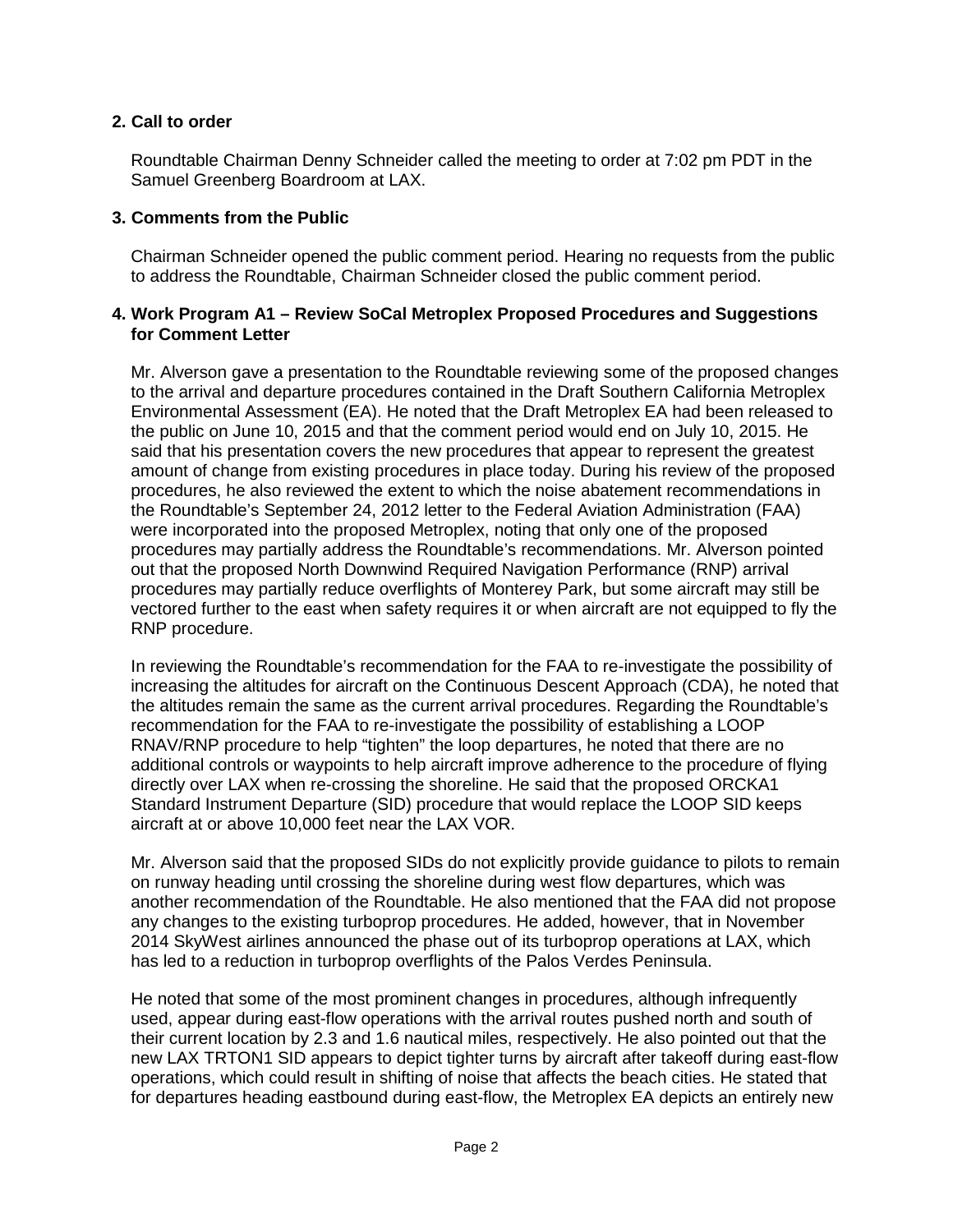departure corridor with the south and north departure streams converging at a waypoint called TRAAP near El Monte and proceeding north of West Covina, San Dimas, and just south of Mount Baldy. He noted that these areas do not routinely experience departures from LAX. He emphasized that east-flow operations only occur about five percent of the time during the course of a year.

In addition to these changes in LAX procedures, Mr. Alverson also described procedure changes at Long Beach Airport, San Diego International Airport, and Santa Monica Airport (SMO) emphasizing that those procedures will change the location of flight tracks over the Los Angeles Basin. He noted that the changes proposed at SMO will deconflict the SMO and LAX westbound departures, which could assist the LAX air traffic controllers with better balancing the percentage of operations on the north and south airfield complexes at LAX.

He said that the Metroplex EA had concluded that the proposed procedure changes would not result in changes in noise exposure levels that exceed FAA's thresholds of significance and that it further concluded there would be no significant noise impacts from implementing the proposed procedures.

He identified possible areas for the Roundtable to consider when preparing its comment letter to the FAA regarding the Draft Metroplex EA. He mentioned that if the Metroplex procedures are implemented as proposed in the EA, they may result in shifting noise from one community to another; exposing noise sensitive land uses to new overflights; resulting in lower aircraft altitudes over some communities; and increasing existing noise levels in certain communities by concentrating aircraft flight tracks over a narrower area than the pre-Metroplex conditions. Given these concerns, he suggested that the Roundtable could request that the FAA remain open to the possibility of making changes to the procedures should they result in widespread community complaints after implementation. Mr. Alverson also offered the suggestion to request that the FAA conduct the noise analysis using the State of California's aircraft noise metric, the Community Noise Equivalent Level (CNEL), as approximately 20 percent of LAX's operations occur during the evening hours. He noted that the CNEL metric includes an additional weighting for evening operations, while the DNL metric used in the Metroplex EA does not. Lastly, he suggested that the Roundtable request the FAA to provide a follow-up presentation describing how, in the Metroplex process, the FAA had considered the Roundtable's noise abatement recommendations.

Mr. Alverson closed the presentation by providing the FAA's contact information for submitting comments on the Metroplex EA, which can also be found by googling "SoCal Metroplex EA".

Member Martin Rubin noted that on June 30, 2015, the Los Angeles City Council passed a resolution supporting procedures within the Metroplex that would deconflict the LAX and SMO westbound departures. He passed out copies of the resolution to members of the Roundtable and suggested that the Roundtable consider offering similar support for FAA to adopt the procedures. There was general support among the Roundtable members for including a statement of support on these procedures as part of the Roundtable's comment letter on the Draft Metroplex EA.

Member Stephen Murray said that he had examined the noise analysis in the EA in detail and found that there were a number of instances where the 5-decibel threshold of significance had been exceeded, and suggested that the Roundtable comment letter ask the FAA to explain these exceedances. Member Murray also noted that a single temperature had been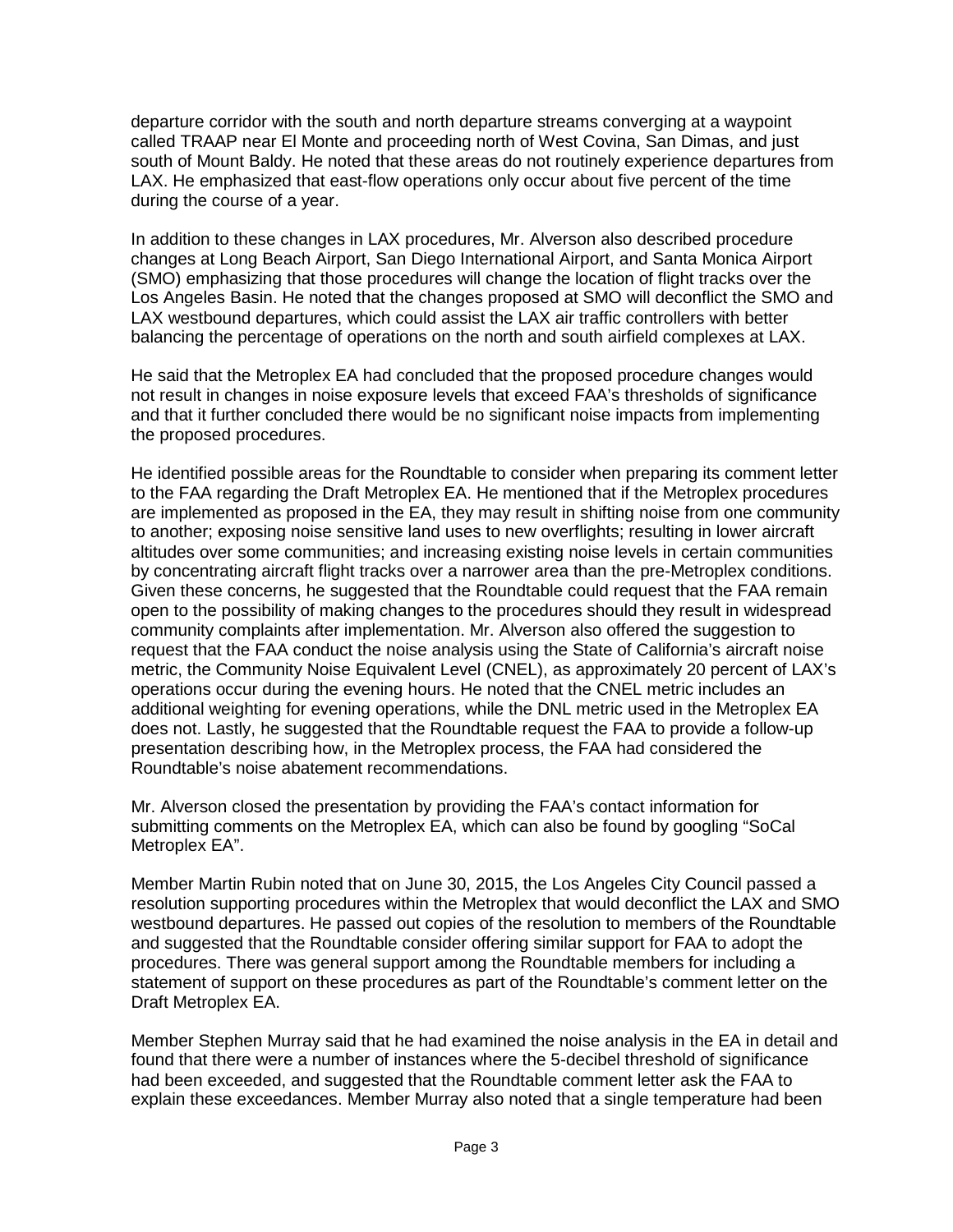used for the noise modeling, but the temperatures vary greatly from the coastal areas to the inland areas. He added that the analysis appears to have ignored the presence of inversion layers. He also mentioned the lack of information available in the Draft EA for the public to easily identify the proposed changes of the procedures and to assess the noise situation. Mr. Alverson suggested that, given that the Roundtable only has two days to prepare and submit a comment letter, that its comments be more general in nature. He said he would incorporate some of Mr. Rubin and Mr. Murray's points in the letter. The Roundtable members agreed with Mr. Alverson's approach.

Member Blake LaMar moved and Vice Chairman Jacobson seconded a motion authorizing the Chairman to prepare a letter on behalf of the Roundtable commenting on the Draft Metroplex EA. The motion passed unanimously. Member Danna Cope requested that a draft of the letter be provided to Roundtable members by 5 pm PDT on July 9, 2015, so that communities wishing to submit their own letters could build on the Roundtable's comment letter. LAWA Staff member David Chan said that he would distribute the draft comment letter to the Roundtable members.

(Important Note: On Thursday, July 9, 2015 the FAA extended the comment period for the Draft Metroplex EA to 90 days from June 10, 2015. Therefore, written comments on the Draft Metroplex EA will now be accepted by the FAA until Tuesday, September 8, 2015.)

The presentation on the proposed procedures included in the SoCal Metroplex EA can be found on the Roundtable webpage at [http://www.lawa.org/LAXNoiseRoundTable.aspx.](http://www.lawa.org/LAXNoiseRoundTable.aspx)

## **5. Work Program B5 – Update on Soundproofing Programs**

LAWA staff member Georgianna Streeter began her update regarding the Sound Insulation Programs at LAX by noting that noise sensitive land uses within 65 CNEL are considered incompatible with LAX's aircraft operations and that these properties would require sound insulation to reduce indoor noise levels. She explained that LAX has an FAA-approved Noise Compatibility Program (NCP) that identifies residential areas that are eligible for FAA funding for sound insulation treatment. She also mentioned that there are other agreements (Stipulated Settlement Agreement and Community Benefits Agreement) in place to provide funding for sound insulation programs. She added that the Stipulated Settlement Agreement that provides noise mitigation funding for El Segundo, Inglewood, and Los Angeles County will expire this year.

Ms. Streeter then reviewed the highlights for 2015, which included the funding of \$80 million of sound insulation treatments between August 2014 and January 2015. She also stated that there are 2,600 units in construction in Inglewood, El Segundo, and unincorporated areas of Los Angeles County including Lennox, Athens, and Del Aire. She noted that the pace of sound insulation work has picked up prior to the new FAA eligibility requirements going into effect on October 1, 2015. She explained that under the new eligibility requirements, homes within the 65 CNEL contour will be acoustically tested to determine whether their interior noise level is 45 dB or greater. Ms. Streeter said that under the new FAA requirements, only homes that are within the 65 CNEL contour with an interior noise level equal to or greater than 45 dB will be eligible for sound insulation. She said that FAA had granted limited extensions through the end of 2015 for the new requirements to go into effect for programs in Inglewood, El Segundo, and Los Angeles County. The extension will allow these jurisdictions to finish insulating homes that were already in process under existing eligibility requirements.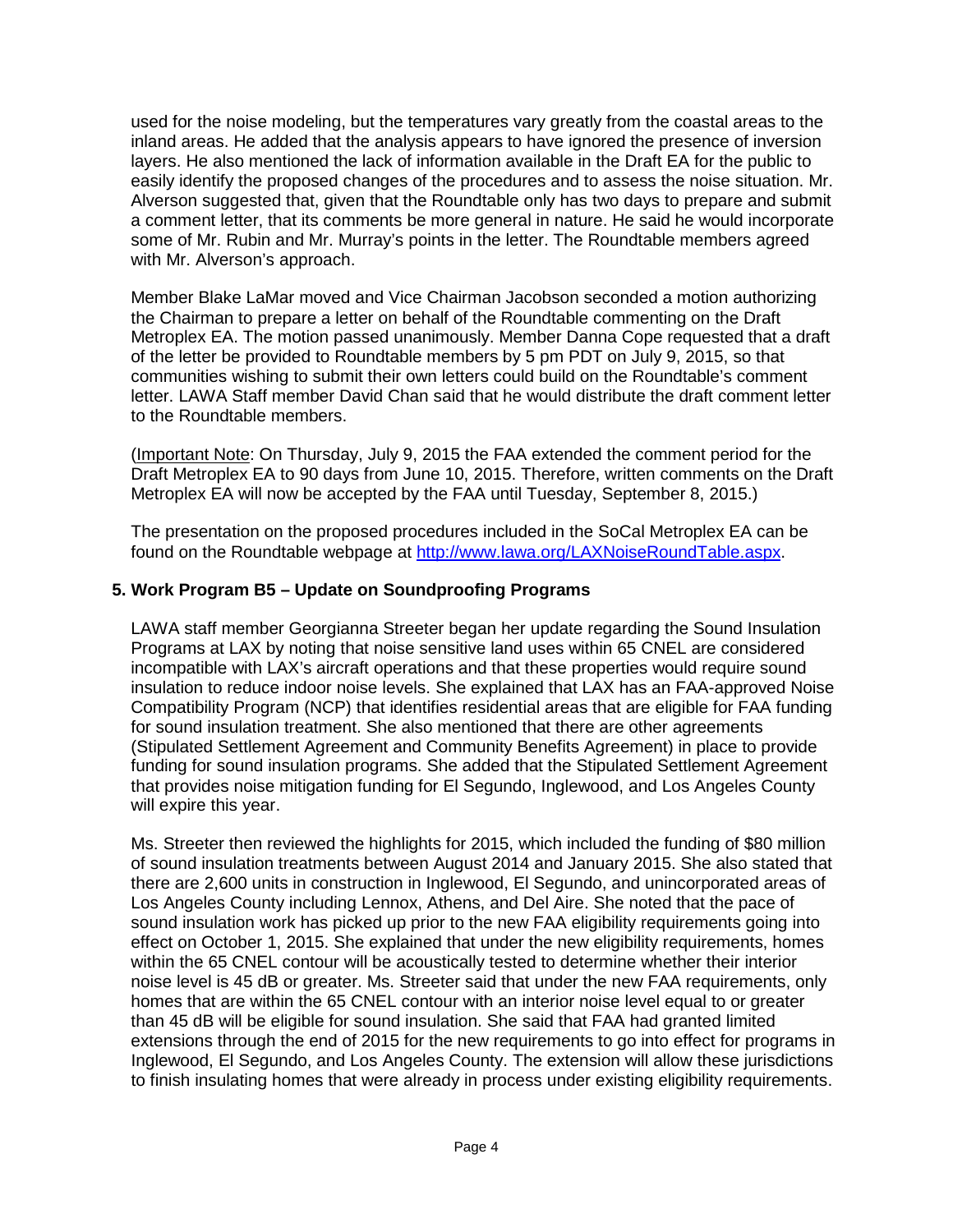Chairman Schneider asked if the 45 dB level was an average. Ms. Streeter explained that the 45 dB level is the average of all habitable rooms. Chairman Schneider then asked if a house doesn't meet the 45 dB level, can it be retested because there may not be much aircraft activity on the day of the test. Ms. Streeter explained that a house will only be tested once and that the test is conducted using an artificial noise source that replicates the octave band width of aircraft in flight. Chairman Schneider asked whether there could be a large number of homes that fail to meet the 45 dB level. Ms. Streeter said there could be a large percentage of failures, but the plan (awaiting FAA acceptance) is to test up to 30 percent of the homes in a sample area and if 50 percent of those tested pass (i.e. demonstrate 45 dB or greater interior noise level), then all of the homes in the sample will "pass" and be treated with insulation. She added that if less than 50 percent of the homes tested meet the 45 dB level, then all of the homes in the sample will be acoustically tested. Member Petra Schneider believes that this new testing method will reduce the number of eligible homes and wonders what is driving it. Ms. Streeter replied that a few years ago the Government Accountability Office had issued a report regarding FAA noise mitigation funding. The report indicated that federal investments were being spent on residential areas that no longer met eligibility criteria. The FAA has since tightened its own oversight of noise mitigation programs.

Ms. Streeter noted that new a Noise Exposure Map (NEM) for LAX is expected to be accepted by FAA in late 2015. She added that subsequently, future FAA funding will be based on the new NEM.

Ms. Streeter said that the City of Los Angeles sound insulation program is closed and completed. Chairman Schneider noted that although the City of Los Angeles program is closed, there are new homeowners who were never offered sound insulation. Ms. Streeter said that the Board of Airport Commissioners had closed the program (based on completed activity for the eligible homes at the time), but that the new NEM may provide an opportunity to look at homes that were not treated before. She added that LAWA plans to recommend economical treatments for windows and doors that homeowners may consider when LAWA is unable to treat their homes.

Ms. Streeter reviewed a map and table showing the status of the sound insulation programs noting that more than 20,000 of the approximately 32,000 dwelling units in the 65 CNEL contour have been completed. She also reviewed the annual production rates for the City of Los Angeles, City of Inglewood, County of Los Angeles, and City of El Segundo residential sound insulation programs, noting that the production rates for the latter three programs have picked up over the past couple of years.

Ms. Streeter concluded her presentation by reviewing the status of the Lennox and Inglewood Unified School District programs noting that 5 of the 11 approved schools in the Lennox School District have been completed and that a \$10 million dollar grant for 3 of the 6 approved schools in the Inglewood Unified School District will be awarded in August 2015.

Ms. Streeter's presentation on the Soundproofing Program can be found on the Roundtable webpage at [http://www.lawa.org/LAXNoiseRoundTable.aspx.](http://www.lawa.org/LAXNoiseRoundTable.aspx)

## **6. Statistical Update on Aircraft Operations**

Due to the length of time the Roundtable devoted to Item 4, SoCal Metroplex Proposed Procedures and Suggestions for Comment Letter, there was insufficient time for a full briefing on the statistical update. Chairman Schneider asked Mr. Chan to cover just the highlights of the material he was going to present.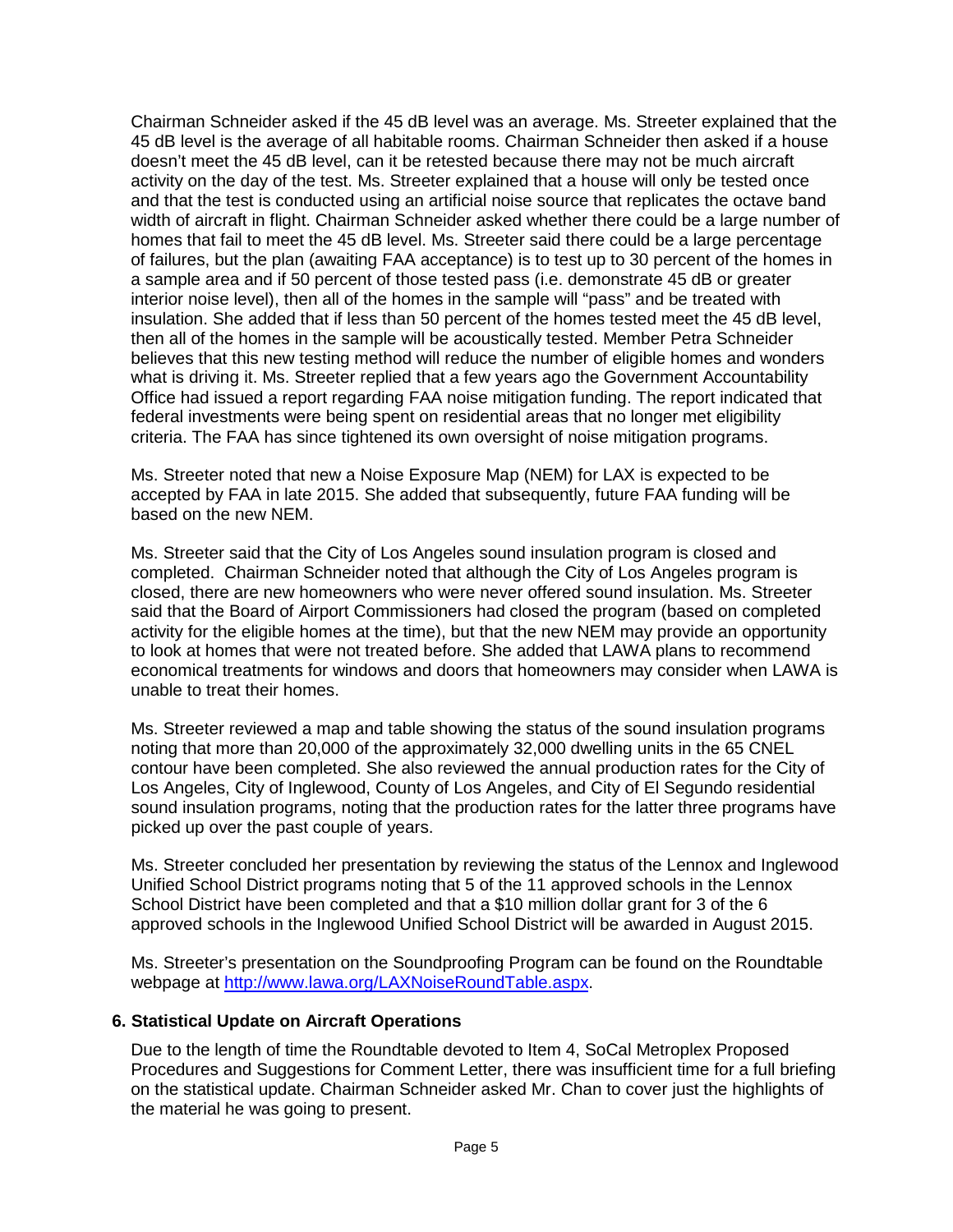Mr. Chan said that the number of non-conforming east departures during westerly operations between midnight and 6:30 am was only 23 in 2014, which is about half of the previous two years.

Mr. Chan stated that there was also a reduction in early turns to the north and south of the airport in 2014. He added that there were only 81 early turns to the south in May 2015, which was down from 191 in April 2015. He noted that the recent reduction in early turns was due to SkyWest Airlines phasing out its turboprop operations at LAX. He noted that the phase out started in November 2014 and was completed in June 2015.

Mr. Chan noted that the number of annual go-arounds has remained relatively constant for the past three years.

The presentation containing the full Statistical Update on Aircraft Operations can be found on the Roundtable webpage at [http://www.lawa.org/LAXNoiseRoundTable.aspx.](http://www.lawa.org/LAXNoiseRoundTable.aspx)

## **7. Aviation Noise News Update**

Mr. Alverson reviewed several recent aviation noise news items for the Roundtable including the following articles:

- House Republican leaders chose to delay the introduction and consideration of the FAA reauthorization bill until September 2015 at the earliest
- Boeing announced that, beginning in March 2016, it will cut production of the 747- 800 from 1.3 aircraft per month to 1 per month
- On June 23, 2015, the Los Angeles City Council unanimously confirmed Deborah Ale Flint as LAWA's new Executive Director
- An amendment to a House Appropriations bill that would have allowed enforcement of a mandatory nighttime curfew at Bob Hope Airport was defeated 157-266
- Boeing reported that the Greener Skies initiative at Seattle-Tacoma International Airport is producing greater fuel savings, shorter flight times, and better air emissions reductions than originally predicted
- NASA's Terminal Sequencing and Spacing (TSAS) software will allow pilots to use on-board automation to fly fuel-efficient, optimized profile descents, which will reduce fuel use and noise near airports

The complete Aviation Noise News Update can be found on the Roundtable webpage at [http://www.lawa.org/LAXNoiseRoundTable.aspx.](http://www.lawa.org/LAXNoiseRoundTable.aspx)

## **8. Roundtable Member Discussion**

Chairman Schneider asked if there were any additional items the Roundtable members wished to discuss. The members had no further items to discuss.

## **9. Review of Roundtable Action Items**

Mr. Alverson reviewed the following Roundtable actions taken and member requests made during tonight's meeting:

## **Formal Action Items**